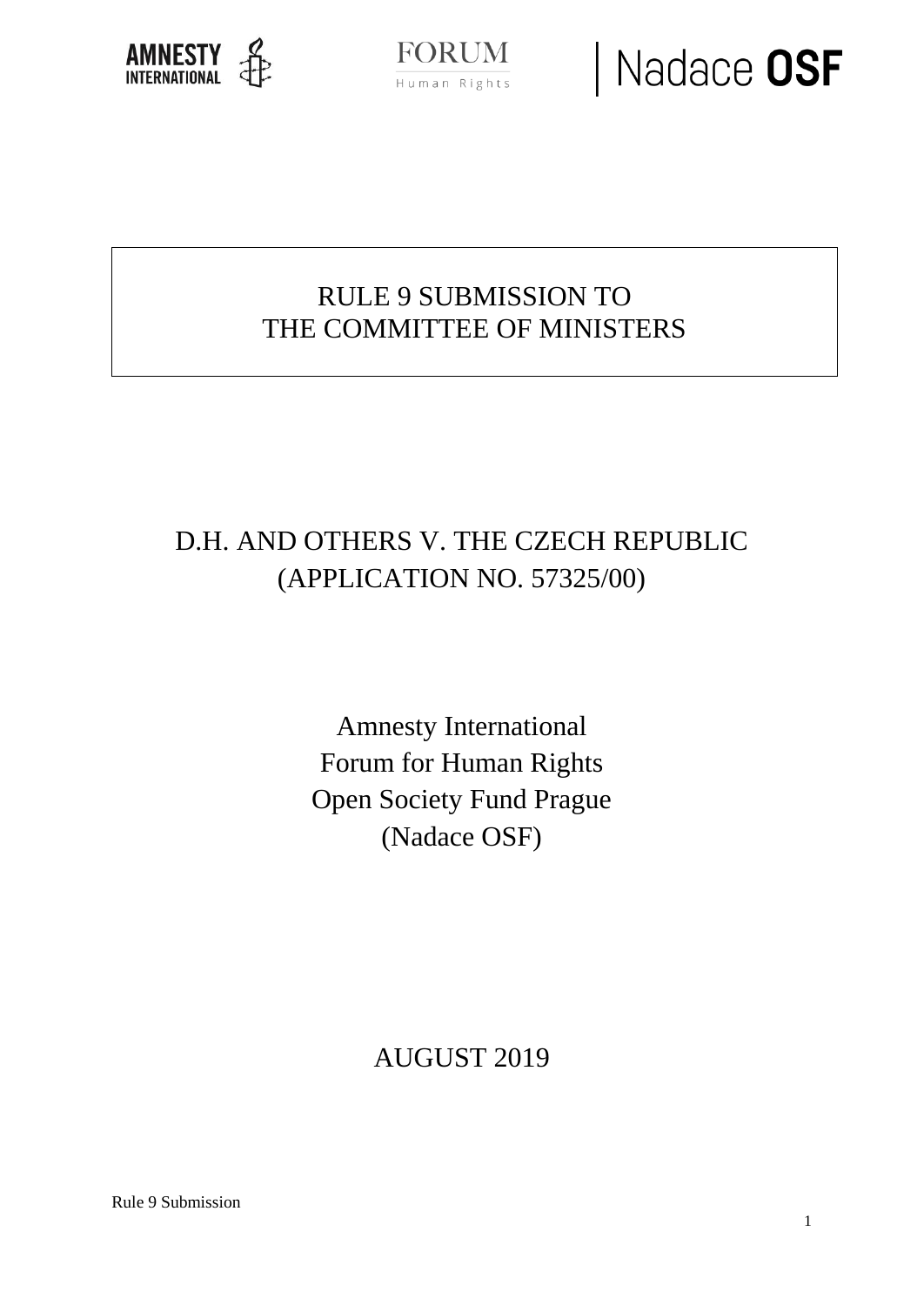



### Nadace OSF

#### *Executive Summary and Recommendations*

The European Court of Human Rights (ECtHR) issued its landmark judgment in the case of D.H. and Others v. Czech Republic ("D.H.") on November 13, 2007. **More than a decade since the judgment and three years after the new legislation was put in place in September 2016, the Czech authorities still fail to abolish systemic discrimination of Roma children in education.** 

In June 2018, the Committee of Ministers (CoM) expressed *"their strong expectation that with the upcoming school years the reform will become more and more embedded and that, with each passing year, fewer children will be assigned to reduced education programmes, so that the share of Roma children educated outside the mainstream will continue to decrease.''* The data published by the Ministry of Education, Youth and Sports for the school year 2018/2019 **does not demonstrate any significant drop in placing Roma pupils into reduced educational programmes**. What the data reveals is **an increase in the proportion of Roma pupils taught according to the educational programme for special primary schools for pupils with moderate and severe mental disability.**

**Moreover, the Ministry of Education, Youth and Sports (hereinafter "MEYS" or the "Ministry") introduced a draft of the amendment to the Ministerial Regulation no. 27/2016 Col.,** *on education of pupils with special educational needs* **that represents real risk to implementation of the judgement as it contains measures supporting further discrimination of Roma pupils.** The draft of the Ministerial Regulation reduces support for pupils with special educational needs that is guaranteed by the Education Act, by limiting the number of teaching assistants to one per class, and will result in segregation of more Roma pupils in former practical primary schools (for pupils with mild mental disability) as they will be newly allowed to set up classes for pupils with learning and behaviour disorders.

In its next debate of the D.H. judgment at the September 2019 CM-DH meeting, we urge the CoM to call upon the Czech authorities to:

- **amend the Ministerial Regulation no. 27/2016 Col. on education of pupils with special educational needs so it enhances enrolment of Roma pupils into mainstream education** and in order to fulfil the ECtHR judgment, to specifically **reverse proposed changes** such as:
	- The abolishment of the principle that pupils with special educational needs are primarily educated in mainstream schools
	- The nationwide reduction of the number of teaching assistants to one per class regardless of the special educational needs of children. This contradicts the principle of recognition of special educational needs of individual pupils set in the Education Act.
	- Introducing the possibility of setting up classrooms for pupils with various special educational needs in one special school, including schools for pupils with mental disability.
- to provide **disaggregated data on Roma pupils that will differentiate between pupils with mild mental disability (MMD) and pupils with other disabilities educated under the reduced education programmes**, so that the Committee of Ministers is presented with more accurate numbers on the implementation of the case.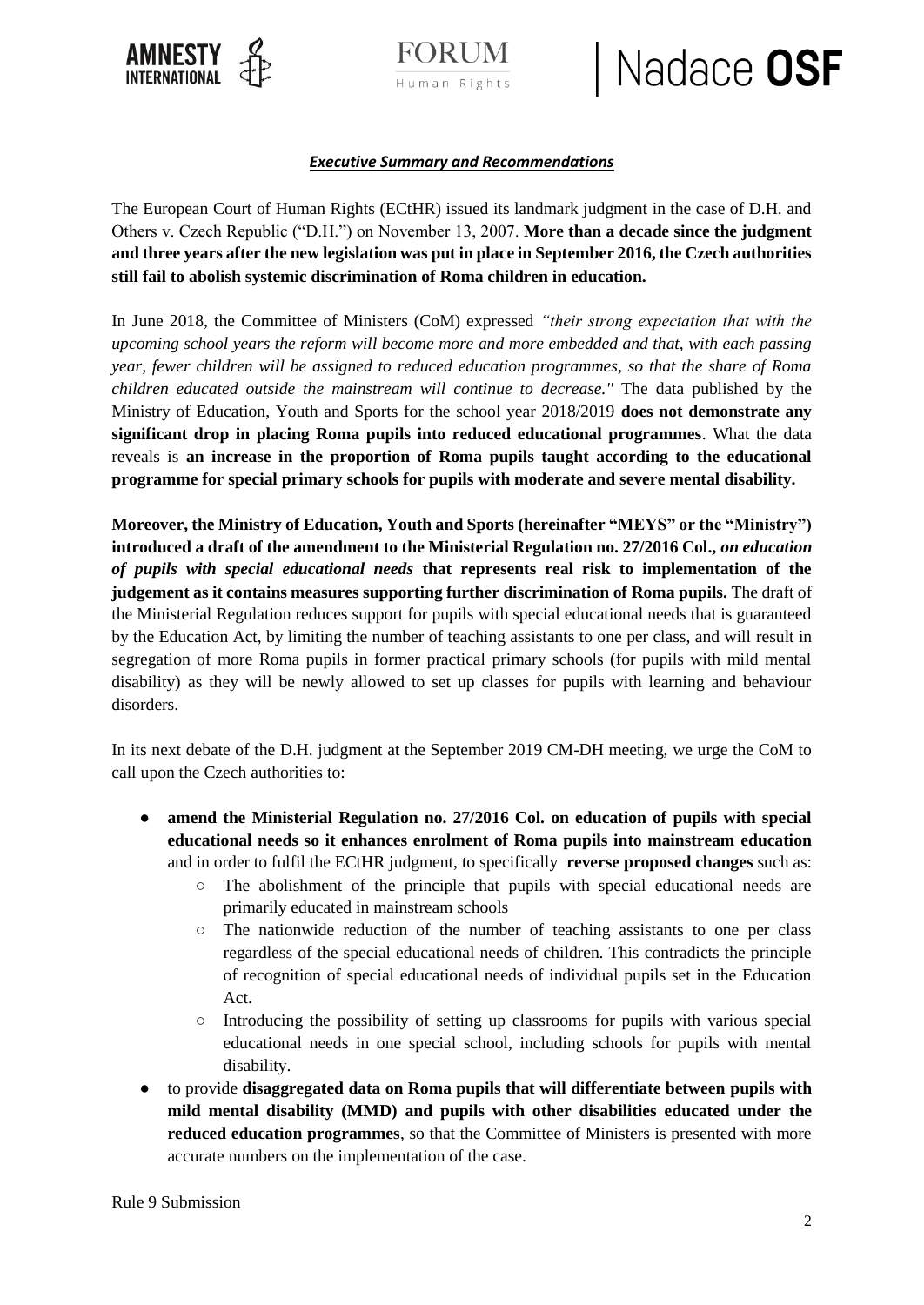



## Nadace OSF

- **amend the Anti-Discrimination Act so that it allows for action in the public interest (actio popularis)** and class action procedures to challenge institutionalized forms of discrimination.
- **provide anti-discrimination training to teachers, teaching assistants, special education teachers, and staff in school counselling centres**, with a particular focus on diversity and inclusivity in the classroom, and support of individual educational needs of all children including Roma.

Given no significant drop in the proportion of Roma pupils enrolled in reduced education programmes and the recent steps made by the Ministry regarding the Amendment to the Ministerial Regulation no. 27/2016 Col., *on education of pupils with special educational needs*, **the execution of the D.H. and Others v. the Czech Republic has yet to be successfully implemented.** 

Thus, the coalition of herein listed stakeholders **urge the Committee of Ministers to further examine the execution of the judgment. Further supervision of the process should be kept in place in order to reach the legislative-binding implementation of the judgment.** 

#### *Choice Between Safety and Quality Education - the Current Situation of Roma Pupils*

The Grand Chamber of the ECtHR decided in November 2007 that there exists a systemic discrimination of Roma kids in the Czech Republic. The Grand Chamber agreed with 18 Roma children that were sent to special schools and taught to a reduced educational programme.

As was pointed out by the Public Defender of Rights in her communication to the Committee of Ministers from May 2019<sup>1</sup>, Roma pupils face discrimination:

- in segregated primary schools: there are 70 primary schools with Roma majority,
- in reduced educational programmes: proportion of Roma pupils educated under these reduced educational programmes is disproportionate to their proportion in primary schools.

Table 1: Difference between the proportion of Roma pupils in primary schools and proportion of Roma pupils educated under reduced educational programmes in the school year 2018/2019<sup>2</sup>

| Proportion of Roma pupils out of the number of<br>all pupils in primary schools in 2018/2019 year | Proportion of Roma pupils out of the number of<br>all pupils educated under reduced educational<br>programmes in 2018/2019 school year |
|---------------------------------------------------------------------------------------------------|----------------------------------------------------------------------------------------------------------------------------------------|
| $3.7\%$                                                                                           | $29.1\%$                                                                                                                               |

-

<sup>1</sup> Rule 9.3 Communication from a NHRI (23/05/2019) in the case of D.H. AND OTHERS v. Czech Republic (Application No. 57325/00), available at:<https://bit.ly/2SQGQ0G>

<sup>2</sup> Communication from the authorities ("Comprehensive Evaluation of the Reform of Inclusive Education in Relation to Roma Pupils") (05/04/2019) in the case of D.H. AND OTHERS v. Czech Republic (Application No. 57325/00), 2019, available at:<https://bit.ly/2KdBfxn>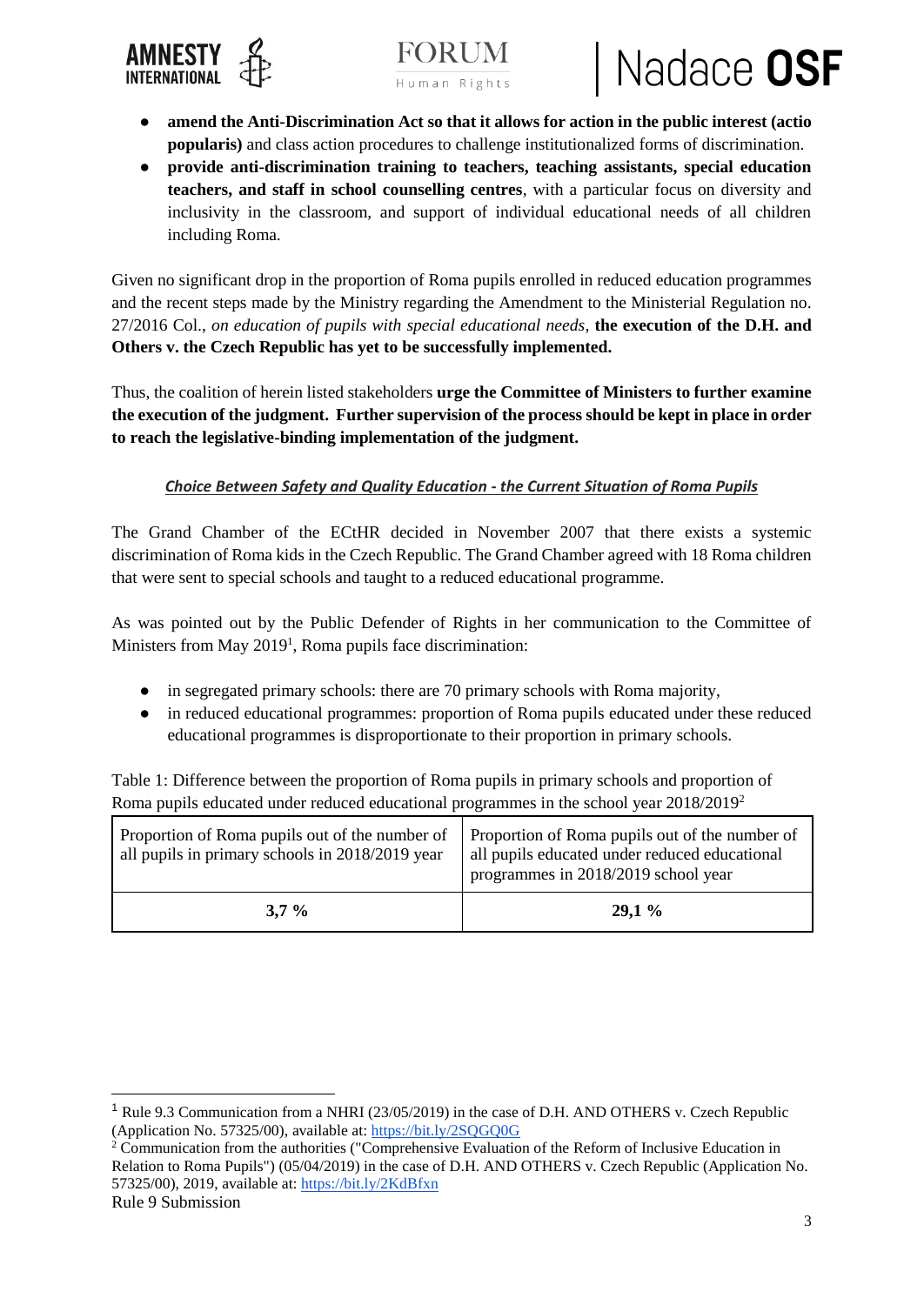





Apart from overrepresentation of Roma pupils in reduced educational programmes in primary schools, we point to the increase in proportion of Roma pupils educated according to the educational programme for special schools from 9, 4 percent to 10, 3 percent. This educational programme is designed for pupils with moderate and severe mental disability.

Graph 1: Increase in proportion of Roma pupils in educational programmes for special schools (moderate and severe mental disability) $3$ 



Increasing proportion of Roma pupils in special schools

A new study published by scholar Dana Moree from Charles University and supported by Open Society Fund Prague confirmed persisting discrimination and practice that was addressed by the Grant Chamber in its decision. "*Parents sometimes choose schools in socially excluded areas (often former schools for children with a mild mental disability called "primary practical schools", authors note), because they fear bullying from a majority or because they experienced education at such a school themselves.*" 4

It is the same dilemma that was described by the ECtHR in the D.H. and Others v. the Czech Republic case in 2007: "*It also appears indisputable that the Roma parents were faced with a dilemma: a choice between ordinary schools that were ill-equipped to cater for their children's social and cultural differences and in which their children risked isolation and ostracism and special schools where the majority of the pupils were Roma*."<sup>5</sup>

<sup>5</sup> Case D.H. and Others v. the Czech Republic, *(Application no[. 57325/00\)](https://hudoc.echr.coe.int/eng#%7B%22appno%22:%5B%2257325/00%22%5D%7D)*

-

<sup>3</sup> Communication from the authorities ("Comprehensive Evaluation of the Reform of Inclusive Education in Relation to Roma Pupils") (05/04/2019) in the case of D.H. AND OTHERS v. Czech Republic (Application No. 57325/00), 2019, available at:<https://bit.ly/2KdBfxn>

<sup>4</sup> Moree, Dana: Paths of Roma Pupils Towards Education - Impacts of Inclusive Education Reform, OSF Prague, 2019, See (only in Czech), available at<https://bit.ly/2YCmwVW>

Rule 9 Submission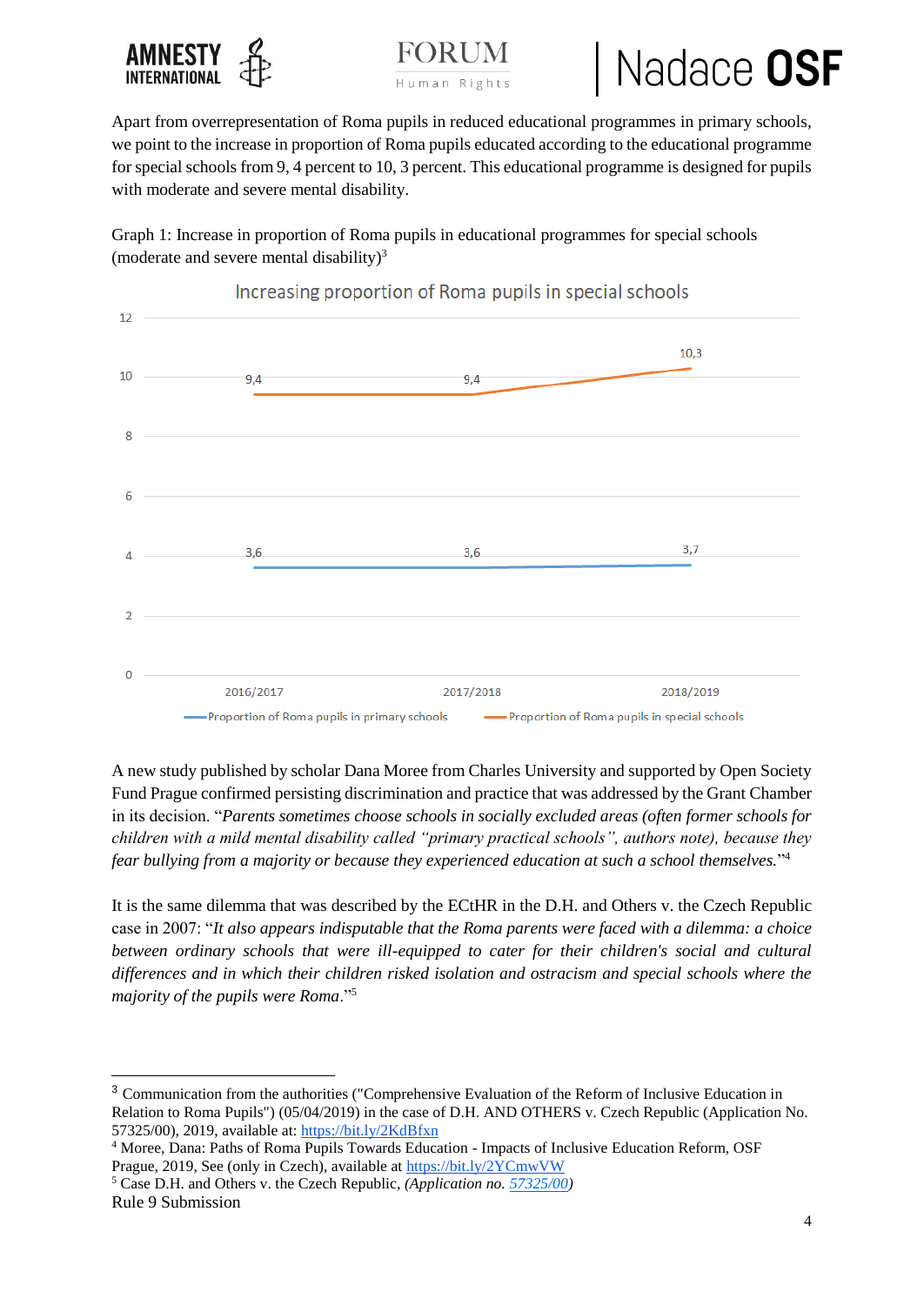



### Nadace OSF

Key result of the study is the description of soft strategies that contribute to the discrimination of the Roma. These are "*primarily strategies describing how to discourage parents from entering a school, when they are identified as Roma and recommendations to enrol their kids to schools that are perceived*  by the majority to be for "them"<sup>6</sup>. The conclusion of the study is the existence of a glass ceiling resulting from attitudes of school staff and parents. This demonstrates the ongoing failure of the Czech authorities to effectively protect Roma pupils from systematic discrimination in education and hence, problems with implementation of the D.H. and Others v. the Czech Republic judgment.

#### *Taking Steps Back - Amendment to the Regulation No. 27/ 2016 Col., on the Education of Pupils with Special Education Needs*

In the Comprehensive Evaluation of the Reform of Inclusive Education in Relation to Roma pupils published on 5.4. 2019<sup>7</sup>, the Ministry introduced the intention of implementing possible changes to the system of inclusive education. **Proposed measures can have significant negative effects on Roma pupils in primary education and other pupils with special educational needs including children with disabilities.** 

These changes were officially introduced by MEYS in the amendment to the Regulation no. 27/2016 Col. in November 2018. However, based on expert comments from civil society, other ministries, the Office of the Government as well as the Public Defender of Rights Office, the amendment contains several problematic measures that are in conflict with United Nations conventions, Czech regulations of higher legal force, and also measures adopted by the Czech Government to implement the ECtHR judgment in the case of D. H. and Others v. the Czech Republic in the past decade.

We direct the attention of the Committee of Ministers to the following changes:

- Abolishment of the principle that pupils with disabilities should be primarily educated at mainstream schools.
- Reduction of the number of teaching assistants to one per class, which contradicts the Education  $Act<sup>8</sup>$ .
- Possibility of setting up classrooms for pupils with various special educational needs in one special school, including schools for pupils with mental disabilities.

**The amendment removes the provision on the priority education of pupils with disabilities at regular mainstream schools in the community in which the pupil and his / her family live.**  Education in such an environment is in line with the best interests of the child under both the Convention on the Rights of the Child and the Convention on the Rights of Persons with Disabilities (CRPD). Removal is justified by duplication with the Education Act. However, the Education Act does not include a provision on preferential education for children with disabilities in mainstream schools. The Education Act describes the procedure of recommending education programs at school established

-

<sup>&</sup>lt;sup>6</sup> Moree, Dana: Paths of Roma Pupils Towards Education - Impacts of Inclusive Education Reform, OSF Prague, 2019, (only in Czech), available at<https://bit.ly/2YCmwVW>

<sup>7</sup> Communication from the authorities ("Comprehensive Evaluation of the Reform of Inclusive Education in Relation to Roma Pupils") (05/04/2019) in the case of D.H. AND OTHERS v. Czech Republic (Application No. 57325/00), 2019, available at:<https://bit.ly/2KdBfxn>

<sup>8</sup> Law no. 561/2004 Col.

Rule 9 Submission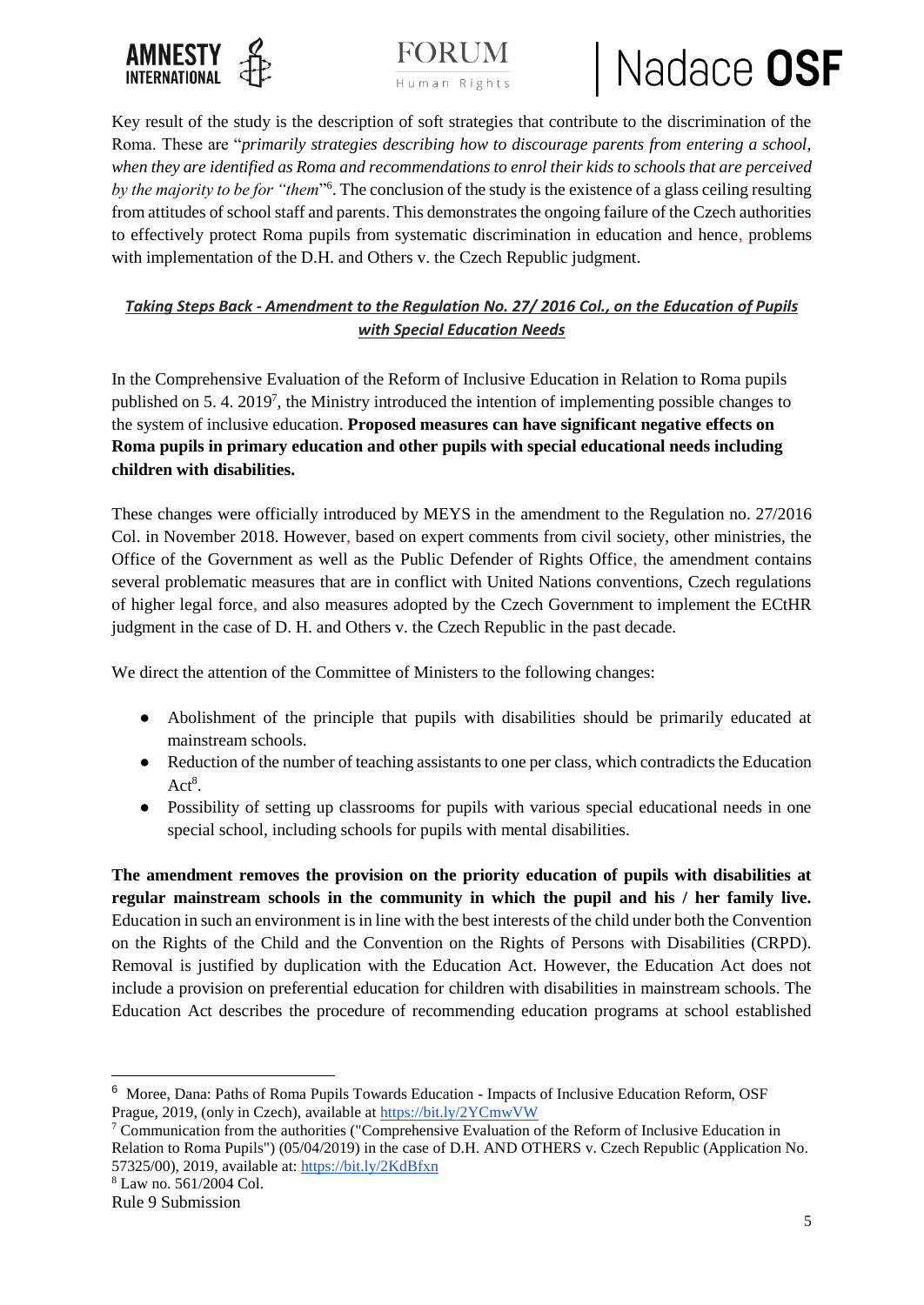

-





under Section 16 (9) of the Education Act (a title school for pupils with disabilities/special schools) at school counselling facilities only.

The provision to be removed serves as an important safeguard against the misplacement of pupils to schools for pupils with disabilities. Furthermore, the removal of this provision will negatively impact the attitudes of school leaders, teachers and counselors to adhere to the principle of international regulations in practice. Here, we would like to refer to the study Paths of Roma Pupils towards Education, which named the attitudes of school staff as the key to Roma inclusion in mainstream education.

By leaving out the recommendation regarding priority education of pupils with disabilities in mainstream school systems from the Regulation amendment, the Ministry does not provide any guidance of this to school leaders, teachers and counselors; moreover, a possible failure to successfully implement the D.H. and Others v. the Czech Republic judgement.

#### **Contrary to the principle introduced by the Education Act, the amendment reduces the number of teacher assistants in a mainstream school class to only one, and disregards the pupil's special educational needs including the need to support education overall.**

Reducing teacher assistance to one person per class only contradicts the principle of delivering supportive measures as set out in the Education Act, which is based on the assessment of individual needs of a child. According to the Education Act, the situation in the particular class must be assessed by a counselling specialist in order to decide whether a teacher assistant can be with other pupils, or if there is a need for partial or permanent individualised support in accordance with the pupil's special educational needs. This nationwide limitation will have a negative impact on the intended provision of targeted support to primary schools in structurally affected regions introduced by MEYS in the Comprehensive Evaluation of the Reform of Inclusive Education in Relation to Roma Pupils (2019). At schools near socially excluded localities, teacher assistants often serve an important role in interacting with parents of pupils and community members, including making visits to families. A decline in pedagogic staff per class, without recognizing the specific needs of pupils and schools can hinder efforts to provide targeted and effective support in structurally affected regions.

We are concerned that this provision is based on zero evidence on the number of teaching assistants in one class. It goes against all evidence, which claims that teachers are mostly satisfied with work of teaching assistants (84 percent of teachers were satisfied with the work of teaching assistants in the school year  $2016/2017$ <sup>9</sup>.

**The amendment to the Regulation no. 27/2016 Col. introduces the possibility of setting up classrooms for pupils with various special educational needs (SEN) in one school, established for pupils with disabilities. Opening new classes for different types of SEN will be possible even at schools for pupils with mental disabilities (former practical schools designed primarily for pupils with mild mental disability) that provide education according to a reduced curriculum.**  Historically, and referencing Section 16 (9) of the Education Act, special schools specialize in one type of disability (visual, auditory, mental intellectual..) meanwhile, the special educators specialize in support according to a concrete type of disability.

Rule 9 Submission <sup>9</sup> OSF Prague, ČOSIV, Czech and Moravian Trade Union of Workers in Education: A Year After: Impacts of Inclusive Education Reform, 2018, available from<https://bit.ly/2YyGOzN>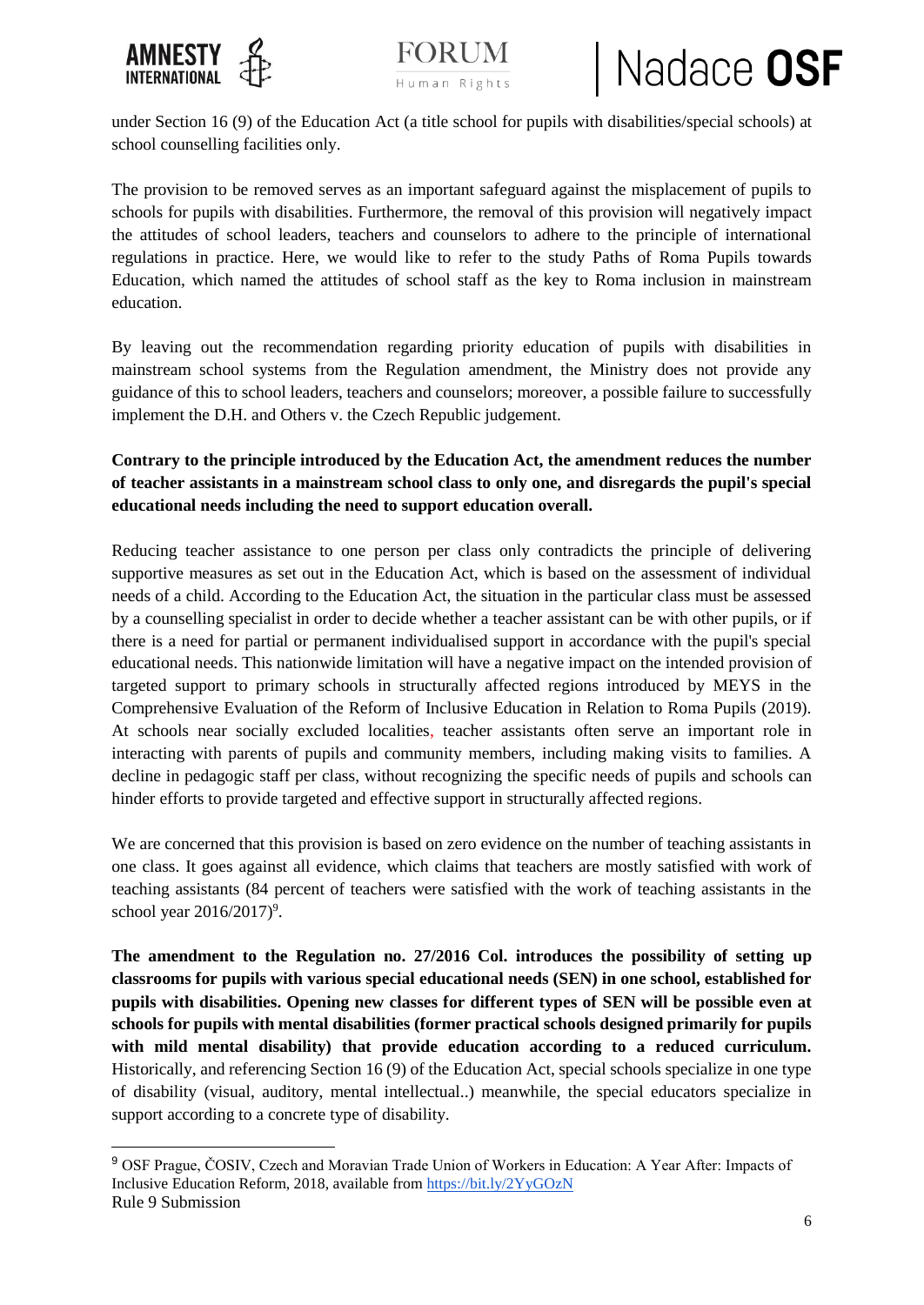

-



# Nadace OSF

The amended regulation does not contain any measures that would guarantee the quality of education and also support in these new classes. We are concerned that this change does not support the best interests of the children. According to the final RIA report of the proposal, its key motivation is to retain current capacities of schools for pupils with disabilities, especially the former primary practical schools for pupils with mild mental disability (MMD). The final RIA report claims that:

"*A school established according to Section 16 (9) of the Education Act (a special school, authors note) for pupils with a specific type of disability should have a possibility to offer optimal education support also to pupils with other types of disability, for which there is no other special school in a region.*" <sup>10</sup> It is clear from the quotation that the main emphasis is placed at a special schools, which according to the proposed amendment should have a possibility to educate pupils, and is not placed on pupils with special educational needs that have a right according to the Education Act and CRPD to be educated in mainstream schools.

This provision will have a negative effect on further discrimination and segregation of pupils with special educational needs and Roma pupils. Specifically, it is concerning that former primary practical schools will be allowed to open new classes for pupils with behaviour disorders. The final RIA report explicitly mentions that special schools should be allowed to educate pupils with this type of disorder.

In our view, this change will have a disproportionate impact on Roma pupils and diagnosing behaviour disorders will most likely be as problematic in terms of assessment of Roma pupils as the diagnosis of MMD. Analyzing the numbers, it is estimated that about 2,300 Roma pupils will face risks to their education in the segregated environment of former primary practical schools. This number is based on the estimated number of all Roma in primary schools (34,767 for the school year 2018/2019) and proportion of pupils with developmental learning and behaviour disorders in primary schools, which is 6, 6 percent<sup>11</sup>. Therefore, there are about 2,300 Roma pupils that are diagnosed with behaviour and learning disorder.

#### *Continuing Education of Roma pupils Under the Reduced Educational Programmes - Estimated Numbers of Roma Pupils at Primary Schools*

**The data provided by the Ministry does not demonstrate any significant drop in the proportion of Roma pupils that are educated under the reduced educational programmes.** Approximately one third of all children educated under the reduced educational programmes are Roma pupils. This is a clear contrast compared to the 3, 7 percent of Roma pupils in primary schools according to MEYS data. **Roma pupils are also overrepresented in the education programme for special schools (for pupils with moderate and severe mental disability). The increase in the proportion of Roma pupils in comparison with the last school year is evident, precisely rising from 9, 4 percent to 10, 3 percent.** 

<sup>&</sup>lt;sup>10</sup> Final RIA report to the amendment to the to the Regulation no. 27/2016 Col., on education of pupils with special education needs, 2019, available a[t https://bit.ly/2K8Deo9](https://bit.ly/2K8Deo9)

Rule 9 Submission <sup>11</sup> MEYS: The annual database on education / Statistická ročenka školství, available at:<https://bit.ly/1LMZcd2>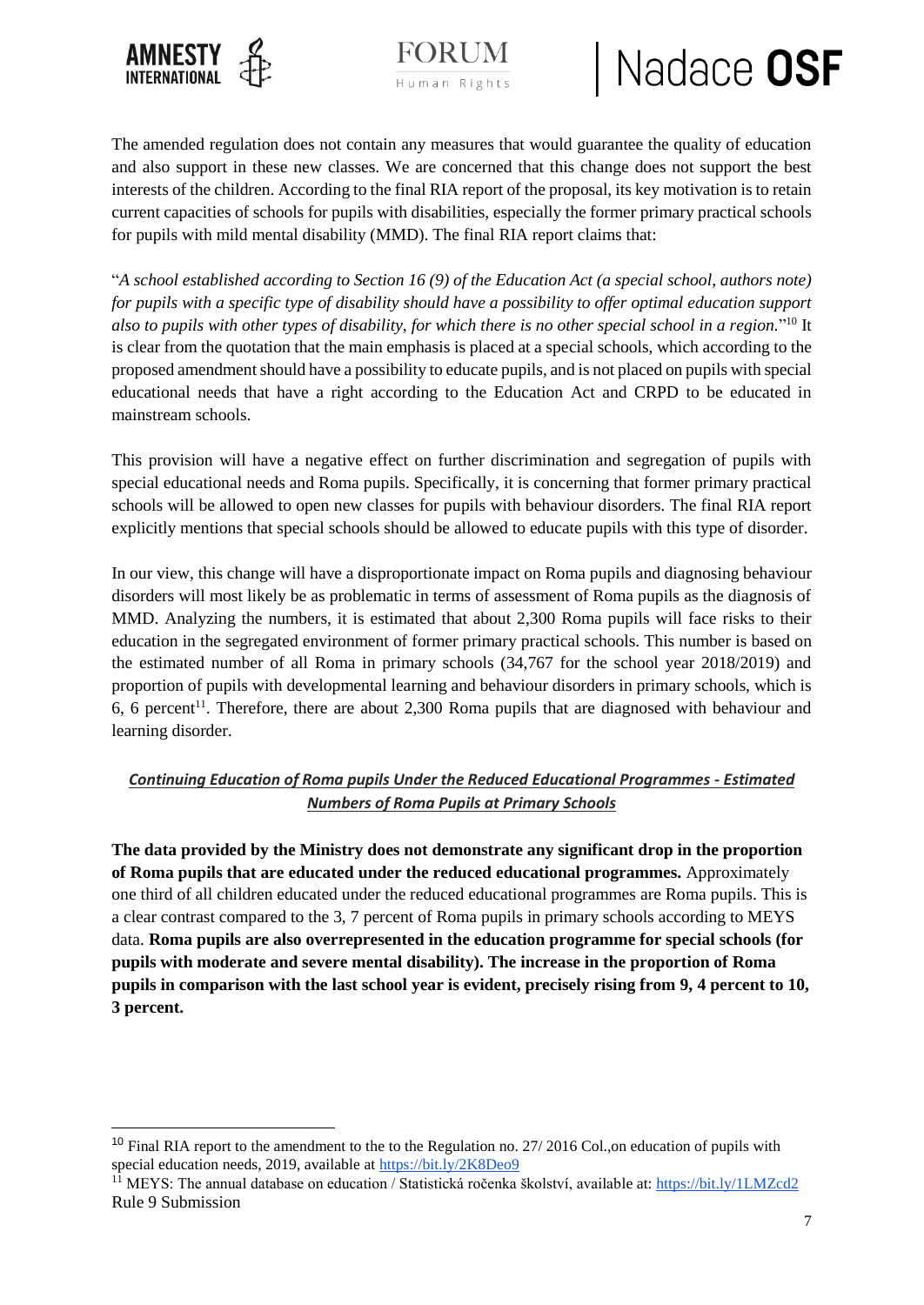

-



Table 2<sup>12</sup>: Proportion of Roma pupils educated at primary schools under standard, reduced educational programmes and education programmes for special schools

| <b>School</b> year                                                                                                           | 2016/2017 | 2017/2018 | 2018/2019 |
|------------------------------------------------------------------------------------------------------------------------------|-----------|-----------|-----------|
| <b>Estimated proportion</b><br>of Roma children in<br>primary schools -<br>standard education<br>programme                   | $3,7\%$   | $3,6\%$   | $3,7\%$   |
| Proportion of Roma<br>pupils educated under<br>the reduced education<br>programs out of all<br>pupils in these<br>programmes | 30.9%     | 29,5 %    | 29,1 %    |
| <b>Estimated proportion</b><br>of Roma children in<br>education programmes<br>for special schools                            | 9,4%      | 9,4%      | 10,3%     |

Observing the data, it is troubling that the estimated proportion of Roma pupils educated under the reduced education programs is most likely higher than the 29, 1 percent for the 2018/2019 school year shows. We base our concern on the data comparison of the number of pupils educated under reduced education programmes, and the number of pupils diagnosed with mild mental disability. In the school year 2018/2019, the number of pupils educated in the reduced education programmes was 15,132 pupils, in comparison to 11, 618 pupils diagnosed with mild mental disability. What is visibly clear is the trend of data in the last three years, in which the number of pupils in reduced educational programmes is increasing and the number of pupils diagnosed with mild mental disability is decreasing. Please refer to table 3 and graph 2, below.

<sup>&</sup>lt;sup>12</sup> Communication from the authorities ("Comprehensive Evaluation of the Reform of Inclusive Education in Relation to Roma Pupils") (05/04/2019) in the case of D.H. AND OTHERS v. Czech Republic (Application No. 57325/00), 2019, available at:<https://bit.ly/2KdBfxn>

Rule 9 Submission MEYS: The annual database on education / Statistická ročenka školství, available at:<https://bit.ly/1LMZcd2>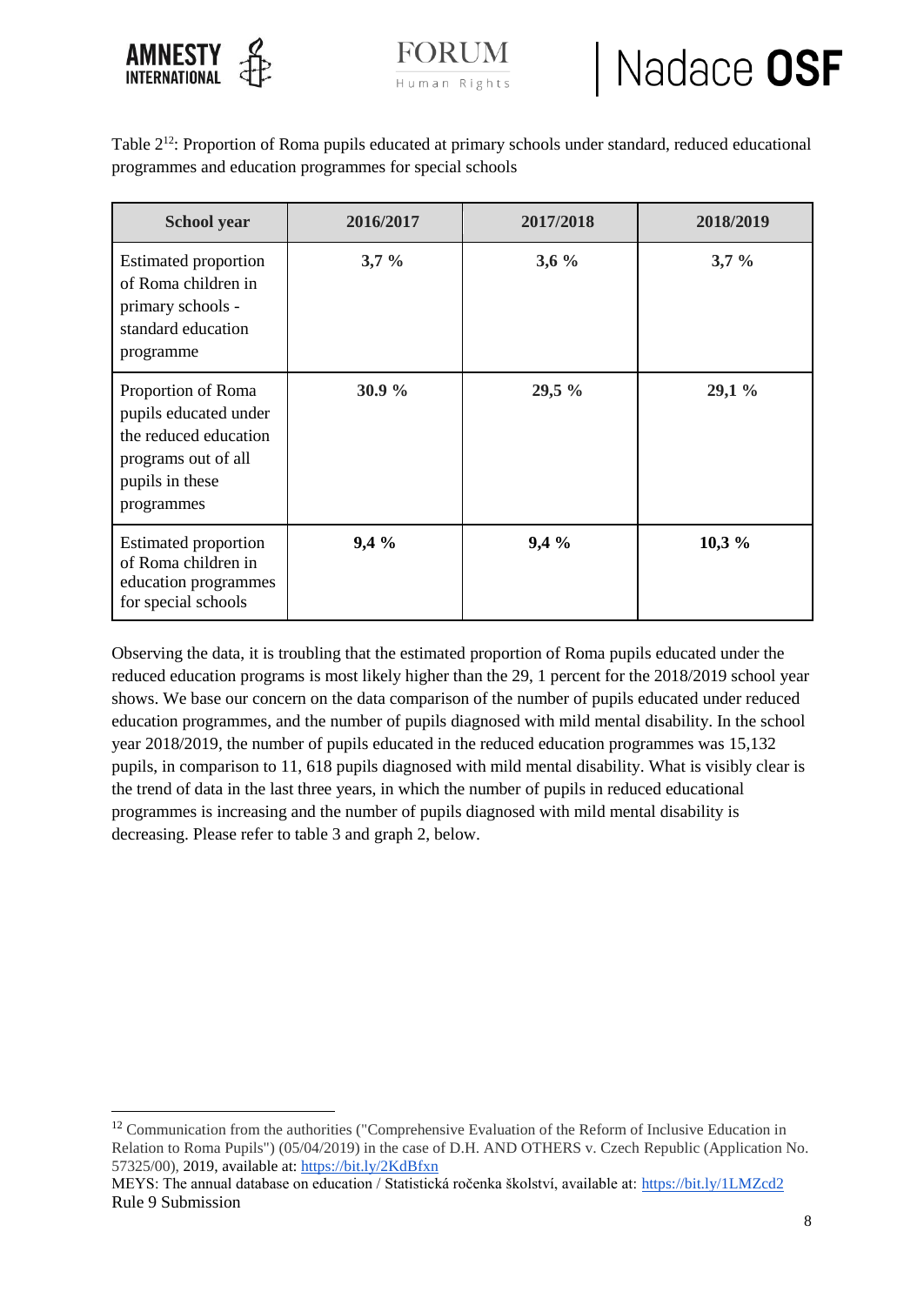



Table 3: Number of pupils under reduced education programmes and number of pupils diagnosed with mild mental disability.

| School year                                                                                                                                       | 2016/2017 | 2017/2018 | 2018/2019 |
|---------------------------------------------------------------------------------------------------------------------------------------------------|-----------|-----------|-----------|
| Number of pupils<br>educated under the<br>reduced education<br>programmes<br>for MMD pupils<br>(FEP PE MMD <sup>*</sup> and<br>FEP PE $UV^{**}$ ) | 13,983    | 14,557    | 15,132    |
| Number of children<br>diagnosed with<br><b>MMD</b>                                                                                                | 12,561    | 11,811    | 11,618    |

\*Framework Educational Programme for Primary Education - annex for education of pupils with mild mental disability

\*\*Framework Educational Programme FEP PE with lower demands for learning outcomes

Graph 2: Number of pupils under reduced education programmes and number of pupils diagnosed with mild mental disability.

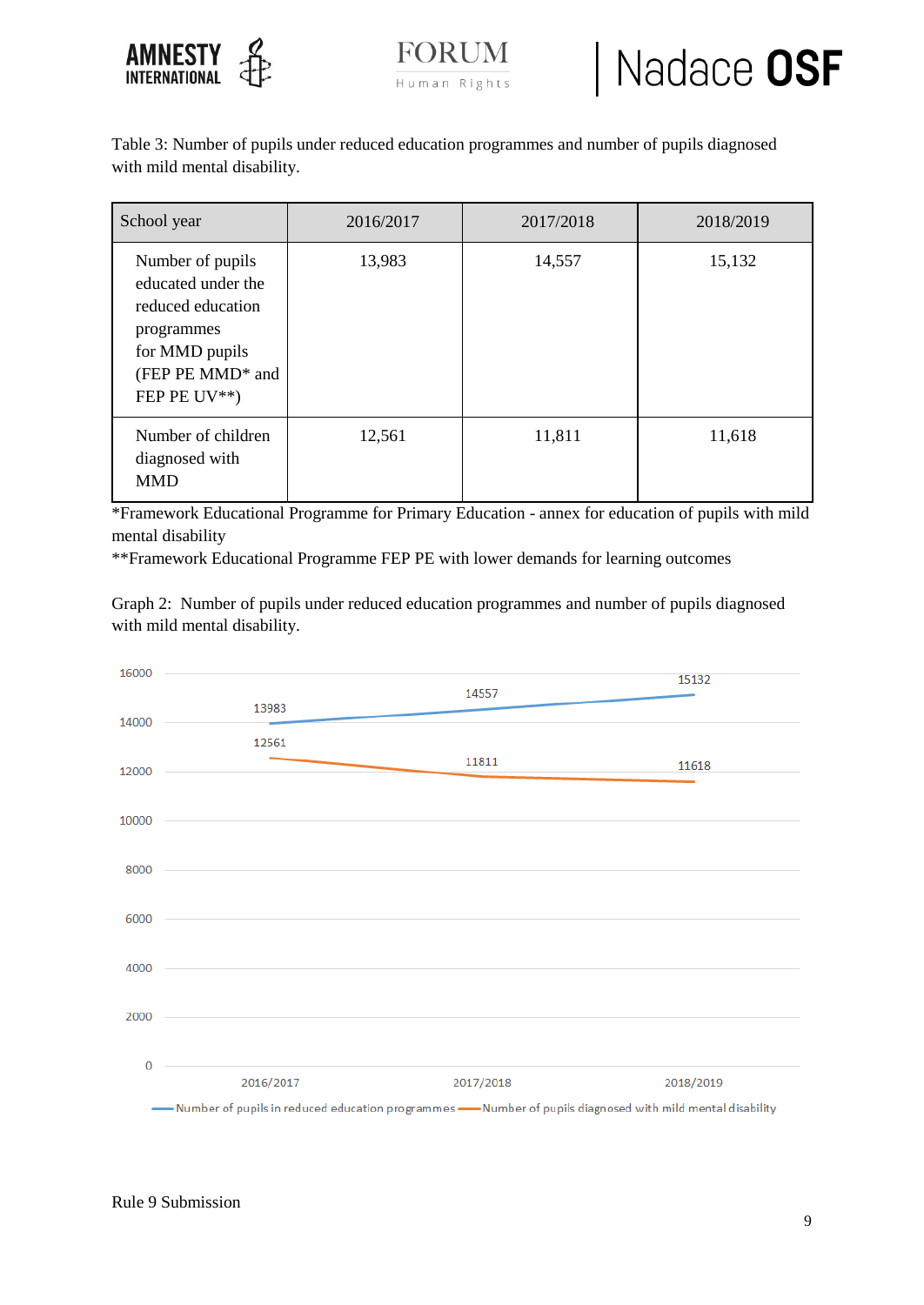

Human Rights

# Nadace OSF

The difference for the school year 2018/2019 is about 3,500 pupils. In seeking the difference, reduced education programmes are used for wider groups of pupils with disabilities, not only for pupils with mild mental disability, but also for pupils diagnosed with autism or severe sensory as well. **Therefore, it is highly likely that the estimated proportion of Roma pupils that are educated using the reduced education programmes, due to the diagnosis of mild mental disability being higher than the official numbers reported by the Ministry.** 

We stress that the data provided by the Ministry should be disaggregated and differentiated between pupils with mild mental disability and pupils with other disabilities educated under the reduced education programmes, so that the Committee of Ministers are presented with accurate data during the implementation of the case.

#### *Diagnostic Tools and Review Body*

Therefore, based on the arguments mentioned above in relation to the proportion of Roma in primary schools and proportion of Roma in the group of pupils taught according to reduced education programmes, we disagree with the statement in the Comprehensive Evaluation of the Reform of Inclusive Education in Relation to Roma Pupils (2019), which states that the new diagnostic tools "*guarantee the objectivity of the results of the examination of all pupils are currently being implemented in practice*." Furthermore, this data challenges the current process of implementation of the legislative reform from 2016.

The Comprehensive Evaluation of the Reform of Inclusive Education presents data on the review body that is a part of safeguards regarding the school counselling facilities. The data presented in the evaluation (93 applications since 2016) are not disaggregated by types of disability, thus, it cannot be determined as relevant to the implementation of the D.H. and Others v. the Czech Republic judgment. Even if we assume that all 93 applications to the review body since 2016 were relevant to the implementation of the D.H. and Others v. the Czech Republic, the number is too low to have any significant impact on improvement of diagnostic practice, due to there currently being 11,618 pupils diagnosed with mild mental disability and 4,403 Roma pupils taught according to the reduced education programmes. According to our view the systems of safeguards lack a possibility of the action in the public interest (actio popularis) and class action procedures to enhance the rights of Roma pupils.

#### *Conclusion*

We do not share the premature optimism of the Czech authorities when stating that "*positive development will be faster than so far*." Although the study by Dana Moree finds some positive impacts saying that there is a consensus by respondents from schools and parents that "*more children, who used to end up in primary practical schools are enrolled into first classes of mainstream schools now*", we do agree with the position of the Public Defender of Rights that the drop in rate is not satisfactory. In addition, the increase in the proportion of Roma pupils educated by special schooling and its educational programme does not support the above mentioned statement of the MEYS.

**Based on the arguments outlined above, we strongly urge the CoM not to close the examination of the execution of the judgment in the case of D.H. and Others v. the Czech Republic.** 

Rule 9 Submission